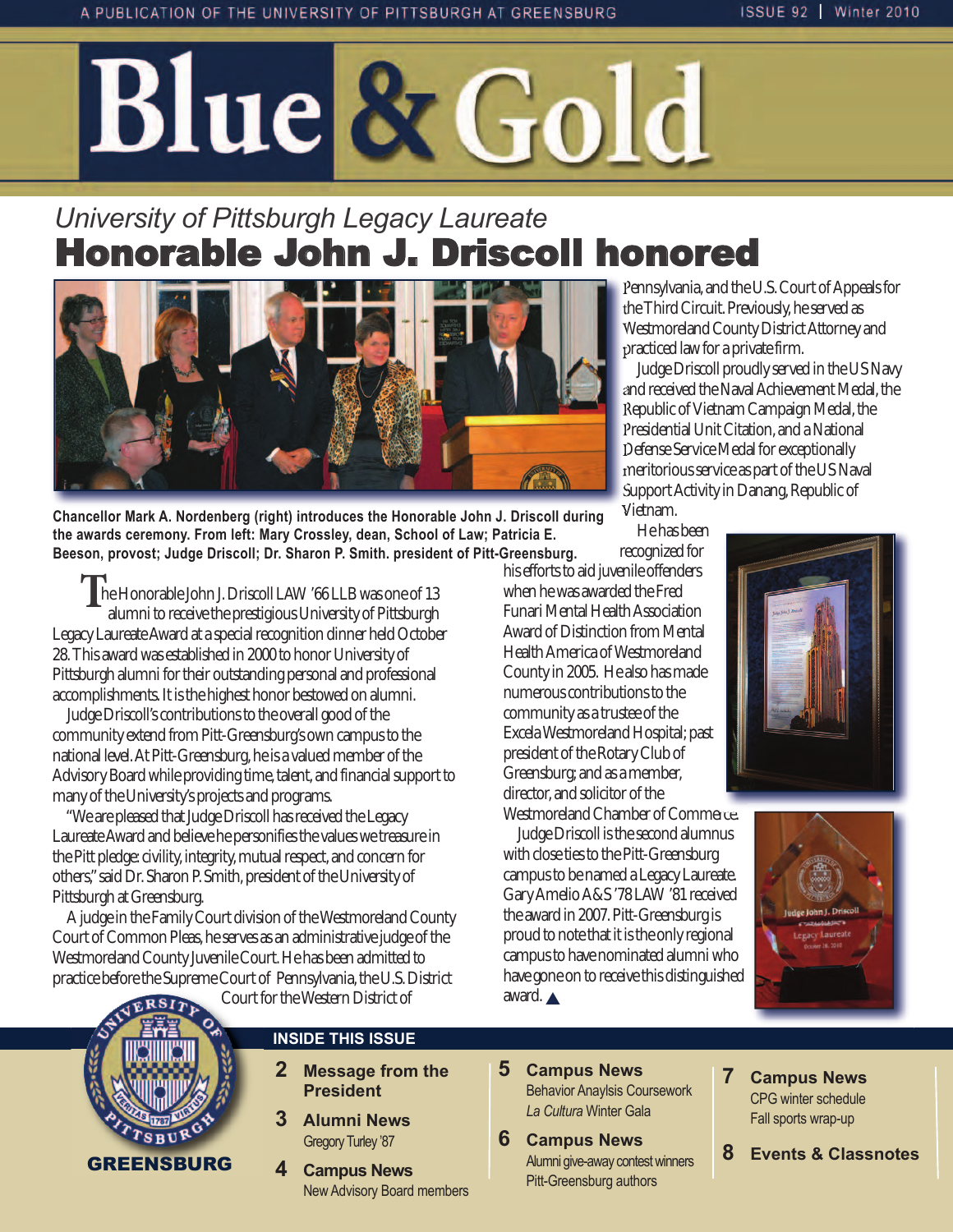

**This is a time of year when many of us take** time to reflect on what we've been able to accomplish. For anyone associated with the Pitt-Greensburg campus community, you are aware of the many activities and accomplishments achieved over the past year.

Among those accomplishments:

- We added three new programs to our curriculum, including majors in Education and Spanish and coursework in Behavior Analysis.
- We continue to move forward toward the construction of a new Sustainable Office-Classroom (SOC) Building;
- We are completing construction on a new NCAA Division III-regulation softball field and renovation of the NCAA Division III-regulation baseball field;
- We welcomed four new Advisory Board members;
- We had two of our donors inducted into the prestigious Cathedral of Learning Society.

Most recently it was a pleasure to congratulate the Honorable John J. Driscoll when he was recognized for his innumerable contributions to the University of Pittsburgh community and beyond. He is just one example of the many Pitt and Pitt-Greensburg alumni who are working to make a difference in their communities.

A heartfelt thank you to our alumni, parents, and friends who have made contributions to the University of Pittsburgh at Greensburg this past year. Your support of the University and its programs is a clear indication that you perceive value in the education provided here, and you continue to believe in our mission to educate our next generation of leaders. Many of your donations are used to provide merit scholarships to current students through the President's Scholarship Fund—making it possible for students to achieve their dreams of earning their bachelor's degrees.

As we approach the holiday season and the new year, I wish you good health, the love of family and friends, and success in all your endeavors.

Sharon P. Smith

Sharon P. Smith, PhD President



#### University of Pittsburgh at Greensburg

Blue & Gold is published by the Office of University Relations and Institutional Advancement.

> 150 Finoli Drive, Lynch Hall 203 Greensburg, PA 15601 724-836-7497

upgmedia@pitt.edu www.greensburg.pitt.edu

#### Advisory Board

Winter 2010

Laura Wagner Aftosmis Gary A. Amelio, Esq. David G. Assard Barbara J. Christner, Esq. Hon. John J. Driscoll David M. Hanna H. Phipps Hoffstot III Michael T. Lordi, Esq. Jennifer A. Miele Paul G. Nickoloff Bernard North

Anthony M. Perricelli Hon. Debra A. Pezze Robert Rogalski, Esq. Steve Ryan Jr. Clarence B. Smail Jack D. Smith, MD Louis T. Steiner Michael J. Stewart, Esq. A. David Tilstone (Chair) Ernest Vallozzi Thomas M. Yarabinetz

Robert H. Davis Jack H. Millstein Jr. Joseph V. Morford Jr.

William A. Roach John A. Robertshaw Jr. Louis A. Steiner

Mary Lynn Yothers, DC

#### Amber A. McAlister, PhD Ex-Officio

**Emeritus** 

Brian Brown Brandi S. Darr Frank D. Wilson, PhD

#### President's Cabinet

Sharon P. Smith, PhD President

Joyce E. Bucchi Director, Human Resources

Rick A. Fogle Dean of Student Services

Susan M. Isola Director, Media Relations

J. Wesley Jamison, PhD Vice President for Academic Affairs

Jodi B. Kraisinger Director, University Relations and Institutional Advancement

William E. Martin Director, Computing Services and Telecommunications

Dean E. Nelson, PhD Assistant Vice President for Academic Affairs

Carl A. Rossman Vice President for Administrative Affairs

Photo credits: University of Pittsburgh at Greensburg

The Blue & Gold is published for alumni and friends of the University of Pittsburgh at Greensburg. Questions and comments should be directed to the Office of University Relations and Institutional Advancement.

The University of Pittsburgh at Greensburg is an affirmative action, equal opportunity institution.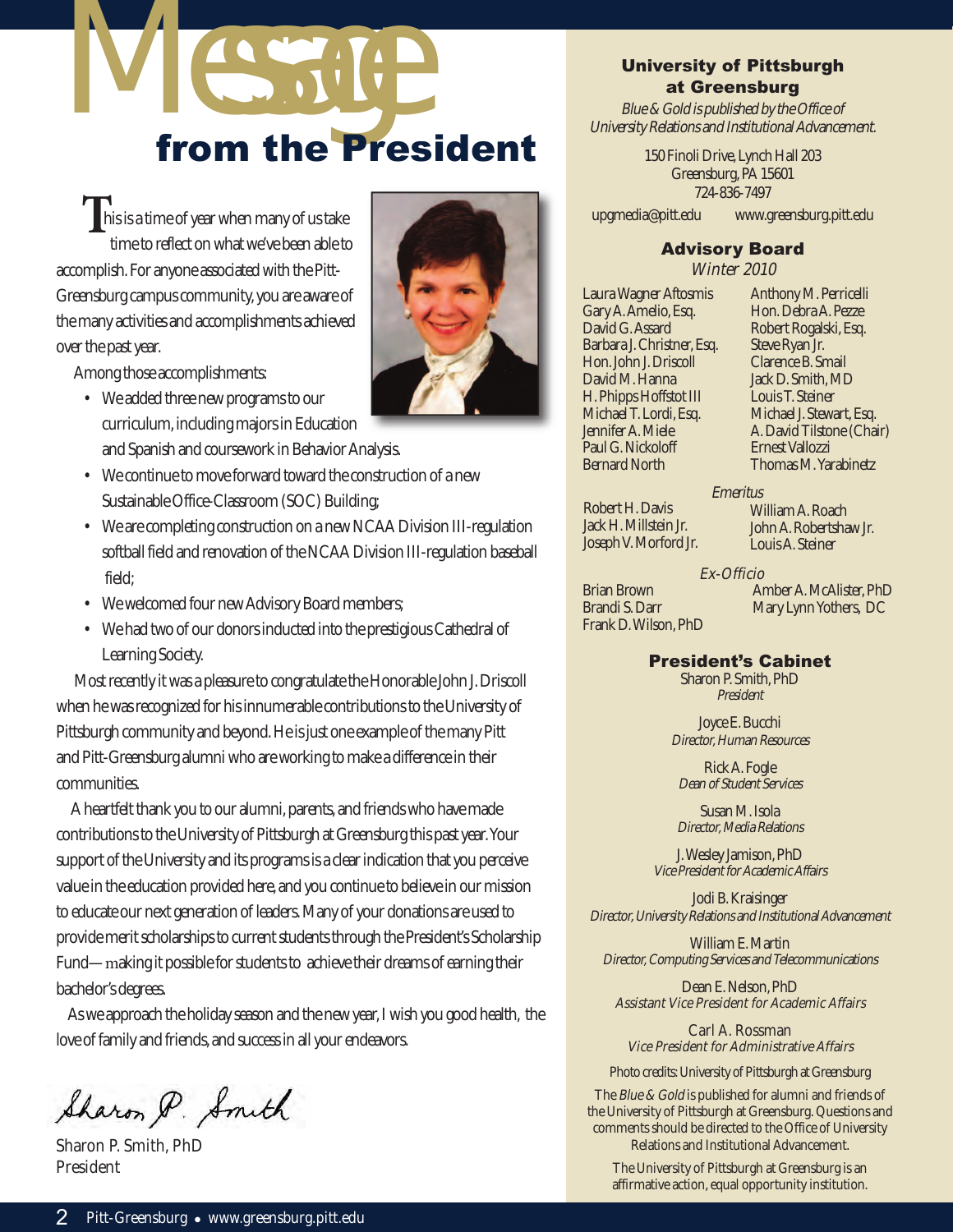## Alumni Profile: Greg Turley '87



**My name is**. . . Gregory (Greg) M. Turley.

**I have been married 24 years** . . . to my high school sweetheart Kim. We have two children–Brandon, 21, and Brittany, 19. Brandon is a senior applied mathematics major at Pitt-Greensburg. Brittany is a freshman at Pitt-Greensburg and plans to major in business management.

**e thing I became "when I grew**

**up" is**. . . Operations Manager for the Westinghouse Electric Company, LLC. My major job responsibilities include product/ service development, customer relations, contract negotiation, project management, and financial performance.

**When it comes to my favorite music** . . . I have always favored pop/rock but also listen to country once in a while. I enjoy a variety of artists.

**My hometown is**. . . North Huntingdon, PA. I did not leave the area because I have been fortunate to have a great career with Westinghouse, and I love the Pittsburgh area. I travel extensively and have received numerous comments from "out of towners" about Pittsburgh being known as a hard-working city. I respect Pittsburgh for our work ethic and strive to uphold the Pittsburgh tradition in my approach.

**I arrived at Pitt-Greensburg in** . . . 1980, when I started my undergraduate degree at the University. I started in Mechanical Engineering and changed to Applied Mathematics in my second year. The Applied Mathematics program caught my interest because it allowed me to diversify in my technical degree approach–part of my credits were derived from core engineering courses, part from mathematics courses, and part from computer science courses. That diversity has served me well in my career. It has given me a strong basis to interface effectively with technical- through executive-level personnel. I completed my undergrad degree over seven years of night school at Pitt-Greensburg. I worked during the day and went to school at night. Not an approach I would endorse, but it taught me how to focus on my priorities and plan well.

**When I got here, the University was**. . . small with limited facilities, as compared to the facilities that exist today. All of my classes occurred in Lynch Hall, Powers Hall, or Smith Hall. The professors, however, were second to none.

**My best memories of my undergrad experience are** . . . the small classroom experience and the one-on-one relationship with the professors. One of my favorites is Dr. Mary Grace O'Donnell. I fondly remember her passion to teach and make sure everyone understood the concept before she moved on. She would spend extra hours between or after classes, helping a student in need. I also recall Brandon's orientation session three years ago. I noticed Dr. O'Donnell walking across the room. I introduced Brandon to her and to my great surprise Dr. O'Donnell remembered me and was pleased to have the opportunity to teach Brandon. Brandon is developing his own fond memories about her caring nature.

**In 1986** . . . I took a job with a subsidiary company that was owned by Westinghouse Electric Company LLC. I was quickly recognized as a fast track employee and groomed for higher level technical and management positions. In 1996, I le Westinghouse to start my own company. Entrepreneurship gave me "street smarts" that cannot be learned in a traditional MBA program. I sold my ownership interest in my company and returned to Westinghouse in 2004. I have held a variety of management positions within Westinghouse to continue to broaden my horizons.

**My favorite thing about the Alumni Association is that . . .**  I enjoy the fellowship and opportunity to contribute to the Pitt-Greensburg campus. I am proud of what Pitt-Greensburg has become and am excited about its future. I hope to be an active PGAA participant in driving future change.

**One of the reasons why my children decided to enroll at** Pitt-Greensburg is because . . . we are a PITT legacy family, starting with my father-in-law, my uncle, myself, and now my two kids. I am very proud of the family tradition that has been carried forward.

I am hopeful my kids will . . . make life-long friends with students and faculty and will fully utilize the education they will receive at Pitt-Greensburg. I am also hopeful they will become active alumni, taking pride in the Pitt-Greensburg campus.

Would you, or an alum you know, be interested in sharing your story? The PGAA wants to hear from you! Email upgalum@pitt.edu and tell us why you or someone you know would like to be interviewed, and you, he, or she could be our next Alumni Spotlight.  $\triangle$ 

## Pitt-Greensburg initiates new Student Alumni Association

**T**he Pitt-Greensburg Alumni Association has expanded its outreach to current students through a new organization: the Pitt-Greensburg Student Alumni Association (SAA).

Incoming first-year students received information by mail this past summer, explaining the group's benefits and encouraging them to join. Additional recruitment materials were distributed in the residence halls in August when students arrived on campus. A goal of 25 student members was set for the first year, and, by mid-October, 35 student members had joined.

Students who enroll in the SAA receive a variety of Pitt-Greensburg merchandise, invitations to exclusive events, and access to special promotions. Exclusive networking opportunities with distinguished Pitt-Greensburg and Pitt alumni are also planned.

In October, Pitt-Greensburg SAA members joined Pitt SAA members in a special tailgate party before the Pitt vs. Rutgers football game at Heinz Field, in conjunction with the AT&T Great Lawn Tailgate.  $\triangle$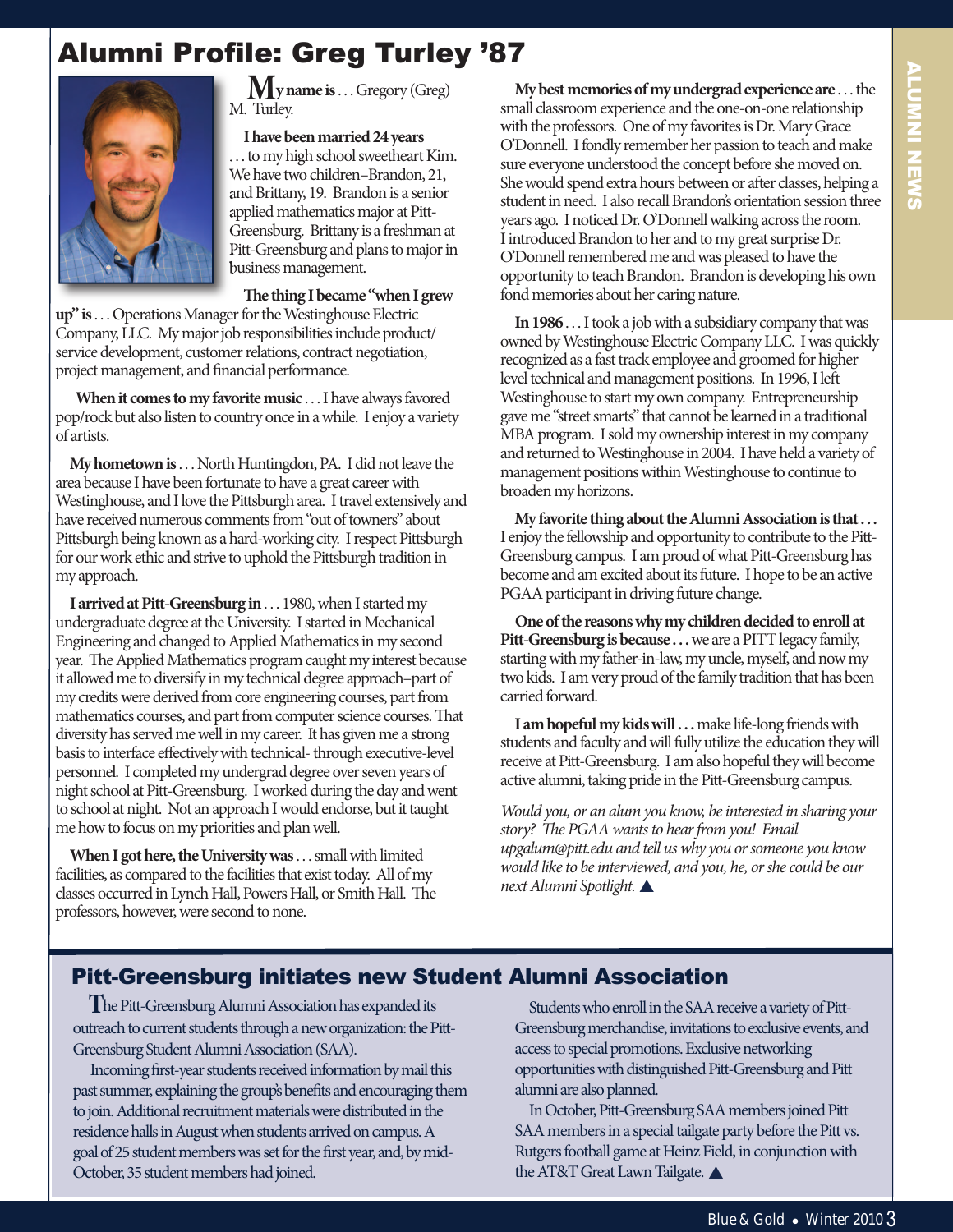# Advisory Board welcomes four new members

**T**he University of Pittsburgh at Greensburg welcomes four new members to its Advisory Board: Bernard North, Robert Rogalski, Ernest Vallozzi, and Thomas Yarabinetz.

Since 1981, **Bernard North** has served as vice president of Product Engineering at Kennametal, Inc., and been responsible for the development of new metal cutting and other products, as well as the associated manufacturing processes. In 2007, he also was named director of Kennametal India Limited.



**Bernard North**

He is a member of the American Powder Metallurgy Institute (APMI)

and an executive committee member of the International Tungsten Industry Association. His previous experience includes working for Lucas Industries (UK) and the UK Atomic Energy Authority.

North earned a BS and MS in Physical Metallurgy and Science of Materials from the University of Birmingham (UK) and an MBA from the University of Pittsburgh.



**Robert Rogalski** is the chief executive officer (CEO) for Excela Health. Prior to his appointment at Excela, Rogalski served as senior counsel and health care practice group co-leader at Thorp Read and Armstrong. He has more than 17 years experience advising health care systems and hospitals on a variety of strategic and legal matters including corporate governance,

**Robert Rogalski**

acquisitions, and other strategic transactions and contract negotiations.

Prior to joining Thorp Reed and Armstrong, Rogalski served as in-house counsel for health systems in Western Pennsylvania and the upper Midwest, most recently as vice president and general counsel and compliance officer for MedCenter One Health Systems in Bismarck, ND. His prior experience includes working as in-house counsel at Western Pennsylvania Allegheny Health System and the University of Pittsburgh Medical Center.

Rogalski is a graduate of Saint Vincent College and received his juris doctorate from the University of Pittsburgh School of Law.

Since 1980, **Ernest Vallozzi** has been bringing innovative style in dining to the Greensburg region through Vallozzi's Restaurant. Famous for its wine programs, the restaurant has become one of the top wine selling restaurants in Pennsylvania and has received the "Wine Spectator Award of Excellence" for the past 15 years. In 1997, Vallozzi's became

one of the first restaurants in Pennsylvania and one out of the 500 fine dining establishments in North America to achieve the DiRoNA award—"Distinguished Restaurants of North America" award. Vallozzi's Restaurant continues to hold that title today.

A philanthropist at heart, Vallozzi is an active supporter of community events and organizations. As a co-founder of the Greensburg Croquet Club and Men's Night Out, he has helped to raise more than \$1.5 million for the Greensburg YMCA. In 2010, the event was redesigned to better benefit Westmoreland County. Now called the Westmoreland Croquet Club, the annual event raises money to provide grants that support qualified 501(c)3 organizations and is organized under the Community Foundation of Westmoreland County. In 1985, he received the Edwin Lauer Award from Westmoreland Hospital (now Excela Health Westmoreland) for his fundraising efforts.

Vallozzi's other activities include being a patron of the Vatican Museum and Westmoreland Museum of Art. He also was the 2007 YMCA Person of the Year and the 2008 Columbus 500 Man of the Year. A member of the National Restaurant Association, he has received the Barilla Pasta "An Italian Experience" Award, the Gourmet Diners Society of North America Award, and the Pittsburgh Magazine Best Restaurant of the Year Award.

**omas Yarabinetz** is the superintendent of Schools for the Greensburg Salem School District, a position he has held since 1997. His experience includes serving the District as director of Secondary Education, Human Resources and Transportation; assistant principal and director of Alternative Education; and teacher of Grade 12



**Thomas Yarabinetz**

American Government, Economics, and Sociology. Recently, he was appointed a member of the Excela Health Board of Trustees. He also serves as chairman of the Westmoreland County Public Schools Health Consortium and a member of the Executive Board of the Western Pennsylvania Forum for Superintendents, Smart Growth Leadership Advisory Committee for Westmoreland County, the Executive Committee of the Westmoreland Heritage Community Partners, the Tri-State Executive Committee, the Westmoreland Intermediate Unit Co-Op Drug Free Schools Board, and the Educational Leadership Initiative (ELI) Steering Committee.

Yarabinetz holds a BS in Social Science from Penn State University, an MEd from Indiana University of Pennsylvania, Principal's Certification from Duquesne University, and Superintendent's Certification from the University of Pittsburgh. ▲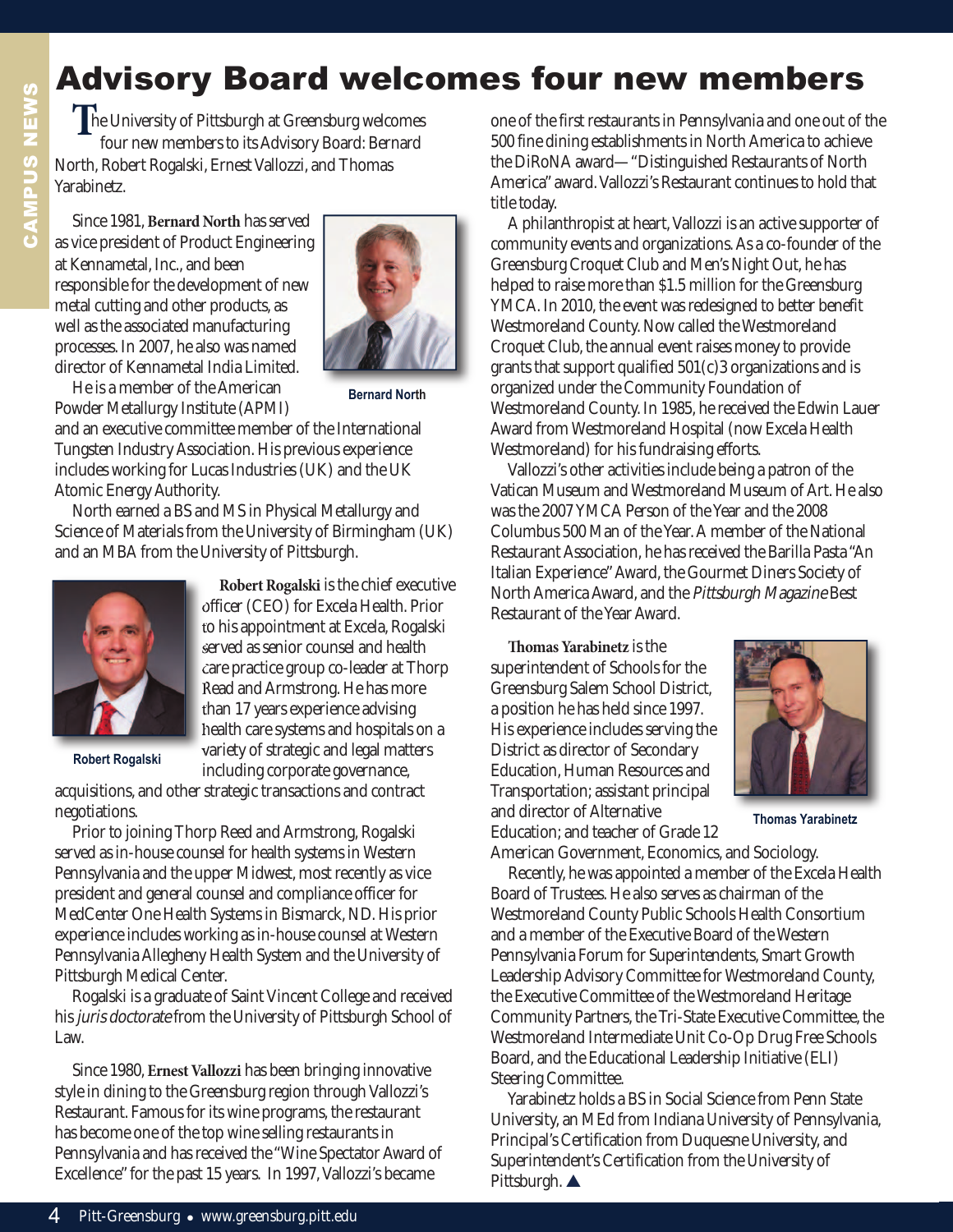## Pitt-Greensburg to offer coursework in Behavior Analysis

**The University of Pittsburgh at Greensburg recently** developed coursework in Behavior Analysis. The Behavior Analyst Certification Board, Inc. has approved the following course sequence as meeting the coursework requirements for eligibility to take the Board Certified Assistant Behavior Analyst Examination: Experimental Learning, Applied Behavior A and Advanced Behavior Analysis.

Pitt-Greensburg is one of only two schools in Pennsylvania whose coursework has received this approval.

Applicants will have to meet additional requirements to qualify. Students would begin the course sequence in the fall semester of their sophomore or junior years.

"We developed this coursework to meet the increasing demand for evidence-based practice within Psychology," said Jessica Everly, PhD, assistant professor of Psychology at Pitt-Greensburg. "We encourage students majoring in Psychology, Education, Business/ Management, Sociology, Criminal Justice, and other helping professions to study Behavior Analysis."

After completing the courses in Behavior Analysis at Pitt-Greensburg, students should be able to identify and measure on-going behavior in educational, residential, business, and institutional settings; analyze and solve behavior problems using behavioral technology; assist professional behavior analysts in designing and implementing customized intervention plans for various populations; and manage their own behavior using behavior principles.



**Renovations at Millstein Library (above and left) included the addition of observation facilities and equipment that will be used by students studying psychology, behavioral analysis, and** 



CAMPUS NEWS

**other disciplines that incorporate observation as a methodology.**

"This coursework is open to current Pitt-Greensburg students as well as professionals who already possess a Bachelor's degree in psychology or a related field and wish to learn more about the principles and applications of behavior analysis," said Dr. Everly.

Behavior analysts may work in universities, colleges, hospitals, clinics, mental health organizations, industry, or private practice. They work in a variety of areas, including education, autism, developmental disabilities, instructional design, organizational behavior management, behavioral medicine, behavioral pharmacology, gerontology, infant assessment, behavioral safety, human operant research, basic experimental research, animal and pet training, computer modeling of behavior, and human factors and user interface design.  $\triangle$ 

# ${\mathcal L}$ a Cultura  ${\mathcal W}$ inter Gala to open the new year with a sparkle

**P**itt-Greensburg's signature event, La Cultura Winter Gala, will be held Saturday, January 15, 2011, in Millstein Library. This year's theme is "Sparkling Reflections: the 10th anniversary" and will include elements from each of the past nine La Cultura Gala events. Proceeds from this black-tie optional event benefit scholarships. The gala opens with cocktails and hors d'oeuvres at 5:30 p.m., followed by dinner at 7 p.m.

Advance tickets will be available through December 17 at a cost of \$115 per person or \$920 per table of eight. Tables of 10 are available at a cost of \$1,150.

After December 17, tickets will cost \$130 per person or \$1,040 per table of eight. Tables of 10 will be available at a cost of \$1,300.

To purchase tickets or for information about the gala, please call 724-836-9942.

A special thank you to the sponsors who have already committed to graciously providing services and prizes for this year's event:

• **Fotorecord Print Center,** owned by Paul Nickoloff, who has donated the printing for the event;

- **Beeghley and Company Jewelers,** owned by Brian and Amy Beeghley, who have donated a sparkling twostrand briolette-cut gemstone necklace, which will be the prize for a special drawing to be held that night;
- **Chef Richard McMahon and Chartwells Dining Services** who prepare and serve the special gourmet meal for the event as a donation to Pitt-Greensburg.

A sampling of Silent Auction and other prize items includes:

- Two round-trip vouchers from Spirit Airlines;
- "Chef Deluxe"—dinner for six to eight guests prepared by Chef Dato at his restaurant or at the winner's home;
- "Panera Bread for a Year"—one loaf of Panera Bread a week for 52 weeks;
- Overnight stay for two at the Oaks Bed & Breakfast in the wine country of Jamestown, NY, package;
- Overnight stay and breakfast for two at the Omni Bedford Springs Resort package.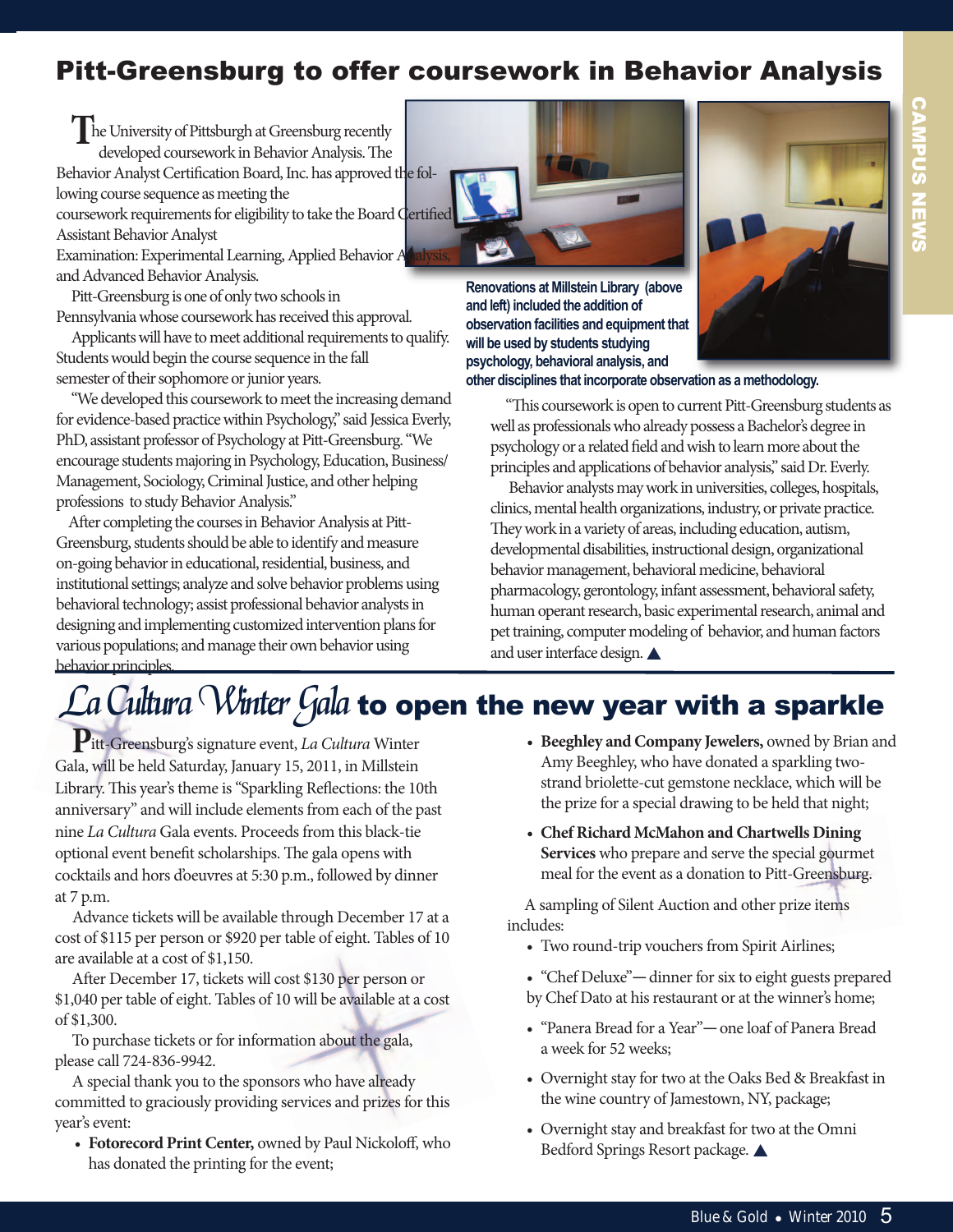## Class Notes . . . *continued from page 8*

**Chantal Germek '06** holds a CPa license and works as a senior accountant at a private firm.

Lisa (Rendos) Hoffman '08 announces, "I just got married on August 21 at Conneaut Lake Park in Conneaut Lake, PA. The park is an old amusement park and historical site, and made for a great location for our wedding. I am also currently back in school at Slippery Rock University pursuing my Elementary Education/Special Education Certification. I'm really excited to finish in a year and a half and be in the classroom!"

**Carolyn Pardi '92** marks her 17th year as a senior network advertising executive at Trib Total Media where she coordinates several section in the *Tribune Review*, including the weekly *Business Review, Golf . . . Go for the Green, the Performing Arts Guide, Gala Guide,* and *Holiday Worship Guides*. She also plans and implements the print/magazine/online programs for several high-end advertisers, including her Alma Mater Pitt-Greensburg. In addition to winning several of the *Tribune* **Review's Presidents, Director, and Outstanding Sales** Achievement awards, she is the proud recipient of one of only five "Tribby" awards presented thus far by the company.

**Carrie Smith '06** writes, "I was recently promoted to Communications Coordinator at the Oncology Nursing Society."

**Meghan (Ferris) Tintera '05** married **David Tintera '05** in 2009, and the two are expecting their first baby in November.  $\triangle$ 

## "Once a Bobcat, Always a Bobcat" contest ends

**Leann (Lusebrink) Downs '05** is the winner of the grand prize in the "Once a Bobcat, Always a Bobcat" alumni giveaway contest held from July through

November. Downs, who is currently attending graduate school for a master's in special education, won two club-level tickets to the Pitt v. West Virginia University held November 26.

Five other Pitt-Greensburg alumni were winners of the monthly prizes, including:

- w July winner: **Nicole (Lucarelli) Paterline '03;**
- w August winner: **Jill Richter '97;**

PITT 00 **GREENSBURG** 

- w September winner: **Sean O'Donnell '02;**
- w October winner: **Jeffrey Nelson '05;**
- November winner: to be announced.

The Office of University Relations and Institutional Advancement thanks everyone who participated in the contest by taking the time to update their contact information at www.greensburg.pitt.edu.

Even though the contest has now ended, alumni are encouraged to update their contact information and share their news at www.greensburg.pitt.edu/alumni/update.

For a detailed list of prize packages and winners, please visit www.greensburg.pitt.edu/alumni/win.

# Pitt-Greensburg authors publish books this fall

**T**wo members of the Pitt-Greensburg community published books this fall.

> **Stephen Murabito,** a professor of English at Pitt-Greensburg, has had his first collection of short stories, Chasing Saint George, published by Star Cloud

stories in this book have appeared in other publications, including the North American Review, Antietam Review,

Italian Americana.Murabito is no stranger to the publishing world having published six other books,

Press. Twelve of the 13

Sou'wester, and Voices in



including a textbook, three books of poetry, and a chapbook of poetry.

The title of the book, taken from the short story of kids who chase a giant Saint Bernard that often gets loose, also is indicative of the fact that all of the characters are chasing something they cannot catch love, identities, God, etc. The title piece was recently nominated for a Pushcart Prize in Fiction. The book took Murabito more than 20 years to complete. Rita Ciresi notes, "In Chasing Saint George,

Stephen Murabito displays the rare gift of making readers laugh and cry at the same time."

**Dave Newman '93** is the first Pitt-Greensburg alumnus to have a full-length book published. His novel, Please Don't Shoot Anyone Tonight, was released this fall by World Parade Books. Please Don't Shoot Anyone Tonightis a coming-of-age story set in Hempfield, PA. Donald Ray Pollack, bestselling author of Knockemstiff, said it's "not only one of the sharpest and funniest novels I've ever read, it's also one of the saddest and truest **Stephen Murabito Dave Newman '93** about teenage life in a small town."



Newman has had poems and stories published in more than 100 literary magazines throughout the world. Winner of the Andre Dubus Novella Award, the Liquid Paper Chapbook Prize, the Platonic Three-Way Press Chapbook Prize, and more than a dozen Pushcart Prize nominations, he has taught in the writing programs at Pitt-Greensburg and at Pitt-Oakland. His poetry and fiction chapbooks include Club Boom, Allen Ginsberg Comes to Pittsburgh, Midnight, Better Business, and Truck It.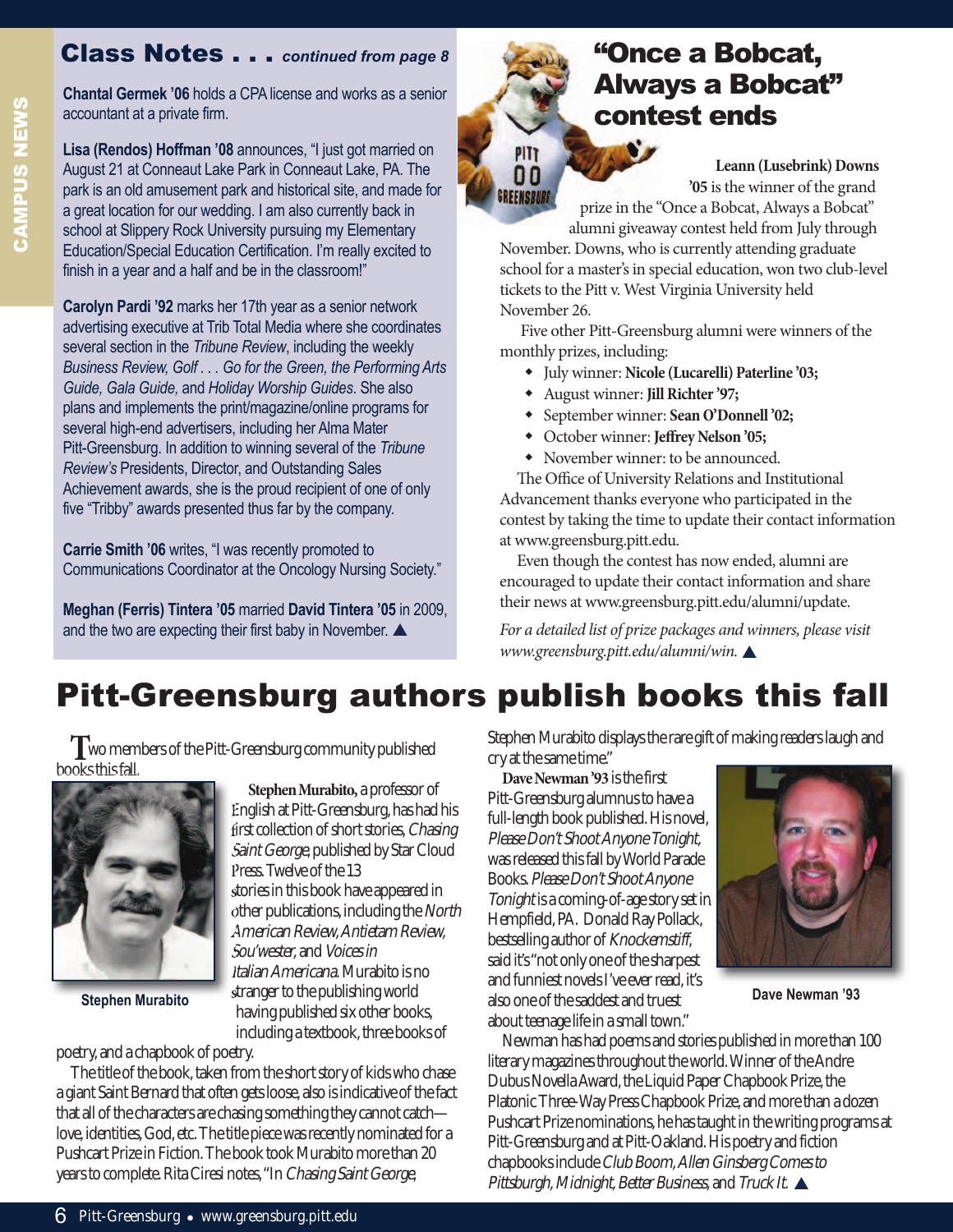## Pitt-Greensburg receives grant from Pennsylvania Arts Council for summer puppetry workshops

**A**grant from the Pennsylvania Arts Council's Pennsylvania Partners in the Arts program will fund two summer workshops for high school students. The workshops will be offered by the Pitt-Greensburg Theatre Department and will provide high school students (aged 12 to 17) the opportunity to learn in depth the history and art form of puppetry.



Shadow puppets will be the topic of the workshop running from June 27 through June 30. Rod puppets will be studied July 11 through July 14. Students will learn how to:

- $\bullet$  design and build a puppet;
- use various tools and materials;
- create articulated joints;
- $\bullet$  use basic animation techniques;
- create skin-like qualities.

Students will also learn when to use rod puppets over hand or marionette puppets. An impromptu performance, featuring the newly created puppets, will

be held on the final day of each workshop.

The cost to attend one workshop is \$60 per person or \$100 per person for both workshops. Registration will close June 20. To register, download the registration form at http://musofyr.com/puppets/puppetregistration.html and mail it with a check (made out to "Pitt-Greensburg") to: Puppet Workshop-- 218 FOB, University of Pittsburgh at Greensburg, 150 Finoli Drive, Greensburg, PA 15601. For more information, contact John Teacher, workshop instructor, at jgt10@pitt.edu. ▲

## CPG announces winter schedule of classes

**Visit www.greensburg.pitt.edu/about/cpg to view the newly announced winter 2011 schedule for the Center for Professional Growth (CPG) at Pitt-Greensburg. Courses include Leadership, Six Sigma, Process Improvement, and Nursing. Many offer continuing education credit for associated professions.** 

**Highlighting the schedule are six courses about Six Sigma and Process Improvement from January 2011 through March 2011. Shankar Lakhavani, a senior consultant and Six Sigma Master Black Belt for L65 Quality Solutions LLC, is the instructor for the series. e classes will run from 8 a.m. to 5 p.m. in the Hempfield Room (Chambers Hall) at Pitt-Greensburg. Registration can be done on-line at the web address listed above.**

**As new programs are confirmed, they will be added to the schedule. e Center for Professional Growth at Pitt-Greensburg provides high-quality, relevant educational courses, programs, and services designed to meet the needs of professionals seeking to start, advance, or maintain their professional status, while providing career development, training, and consulting services that help organizations, businesses and corporations prepare effective leaders and create productive work environments.** 

## Bobcat Fall Sports Wrap-Up

#### **Men's Soccer**

The Pitt-Greensburg men's soccer team finished the season 8-9-1 overall and 4-5 in conference play. The Bobcats earned an invitation to the AMCC playoffs, but fell in the first round to Penn State Altoona. Senior defensive player Jake Wehar was named to the AMCC All-Conference First Team. Freshman forward Craig Mcdonald and freshman midfielder Mark Tomich were named to the AMCC All-Conference Third Team.

#### **Women's Soccer**

The Pitt-Greensburg women's soccer team finished the season 3-13-2 overall and 1-6-2 in conference play. Sophomore goalie Olivia Valenti earned AMCC Defensive Player of the Week honors for the week of October 11 to October 17. Valenti ended the season with two shut-outs to her credit, the second one a scoreless tie against Franciscan University of Steubenville.

#### **Volleyball**

Freshman outside hitter Casey Lynn was named to the AMCC All-Conference Third Team after leading the Lady Bobcats in kills per set and hitting percentage for the season. Pitt-Greensburg ended the season 5-18 overall and a 4-5 in conference play. The team advanced to the AMCC playoffs for the seventh consecutive season, only to fall to Medaille College in the first round of play.

#### **Golf**

Junior Brian Clause was named to the AMCC All-Conference Second Team after finishing the season as Pitt-Greensburg's leading golfer with an 83.42 tournament scoring average. Clause, the Bobcat team captain, shot 80 on both days of the AMCC Championship in October and led the team to a sixth place finish in the tournament.

#### **Cross Country**

The Pitt-Greensburg men's cross country teams opened their season in September with a 12th place finish at the Westminster Invitational. The team finished fih overall in the men's division of the Bobcat Invitational with Andrew Haller placing 21st with a time of 31:51.1.

Sophomore April Shultz finished 21st overall in the women's division of the Bobcat Invitational. She also placed 20th with a time of 27:00 at the Hood College Invitational.

#### **Women's Tennis**

The Pitt-Greensburg women's tennis team posted their first victory in the history of the program with a 5-4 win over Thiel College early in the season. The team went on to finish 4-7 overall and 3-5 against AMCC opponents.  $\blacktriangle$